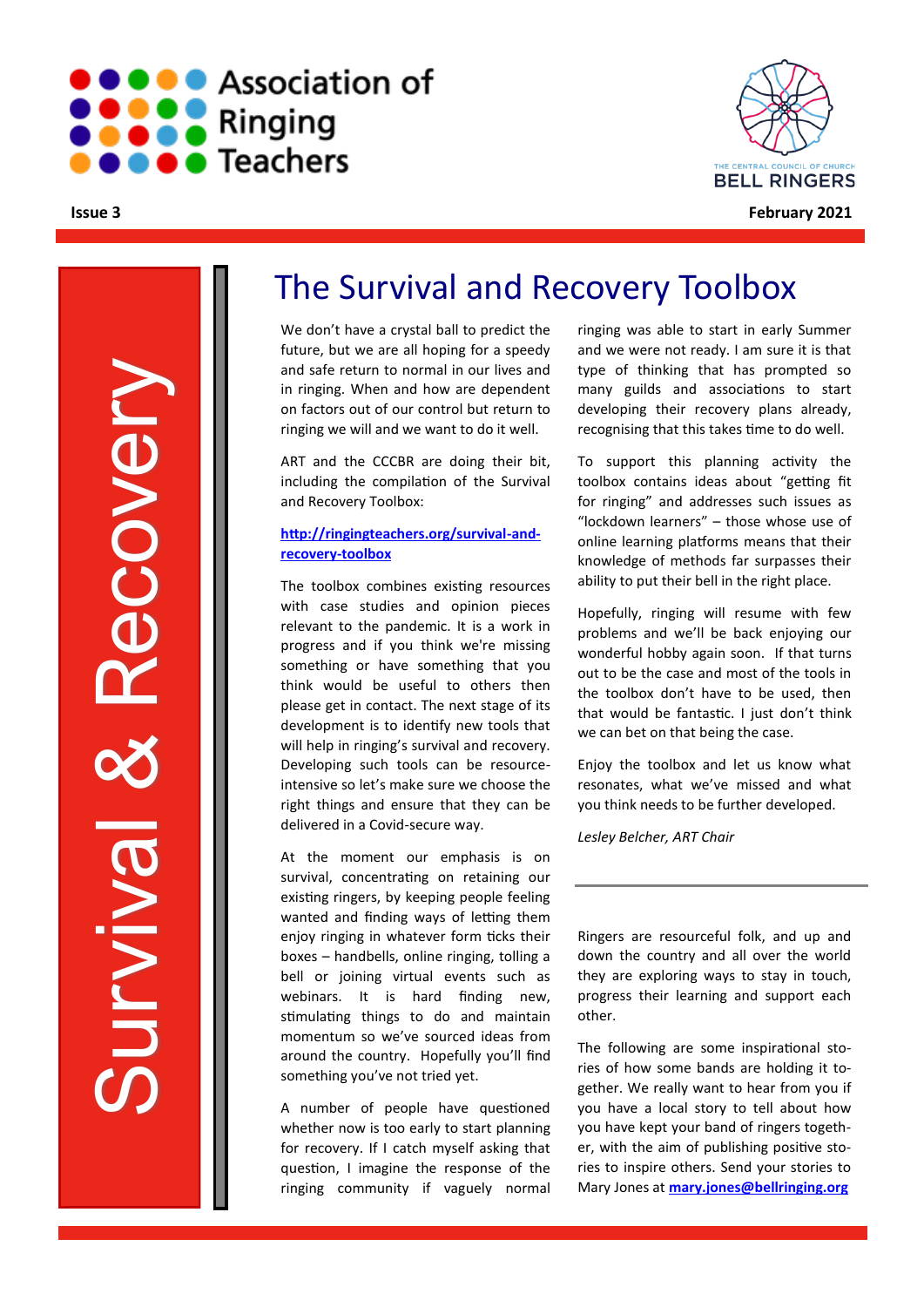# Survival and Recovery Champions zoom meeting

The first zoom meeting of the Survival and Recovery Champions was held on Saturday 6 February. Over 50 people joined the call to meet the Steering Group and listen to presentations. The Survival and Recovery Toolbox had been released the day before and this was an opportunity to meet the team behind the materials and to explore some of the ideas.

Simon Linford opened the meeting by reflecting on the challenges we all face after this prolonged absence from towers and bells. During the first lockdown, there had been some hope we would all be back with a ringing fanfare but now it seems it will be a gradual



return and some ringers may decide not to return to their old hobby. He reflected that pandemic fatigue might now be a problem with people struggling to come up with new ideas and lacking motivation. He hoped meetings like this and the toolbox would stimulate new ideas.

Hayley Young of the Truro Guild gave an excellent presentation about how they had identified issues and set up a working group to address the decline in ringing numbers. Their solution was an action plan which included creating a teaching team, raising public awareness and forging closer contacts with the Church.

The toolbox was introduced to us by Lesley Belcher, explaining its design philosophy and purpose by looking at pages on "Getting fit for ringing", "A Ringing Societies guide to life after the pandemic" and "Recruitment and Retention".

The toolbox includes an online survey for Recovery Champions to use to understand their local ringing situation which can be customised to suit individual needs.

If you think this is a progressive idea, which will help maintain your fellow ringers' interest in ringing, contact your Association or Guild secretary for more details. And if you wish to become a Champion you can contact Annie direct at annie.hall@sky.com

A recording of the meeting can be found on YouTube at <https://youtu.be/SRbxfa1cftc>

*Annie Hall, Coventry Diocesan Guild*

# Virtual striking competitions

The annual inter-tower striking competition is one of the I run a website containing useful diagrams and a toolkit to highlights of the ringing calendar. They are great social occasions and a chance for us to meet up and renew old who may wish to call a touch. friendly rivalries, whilst enjoying a sumptuous ringers' tea.

If you are looking for something slightly different to do in the current lockdown, then why not organise your own online striking competition (with virtual tea included). You can replicate your traditional competition or rip up the rule book and try a new format. We've seen that virtual ringing is a great leveller, with less experienced ringers holding their own with more illustrious colleagues. So why not give it a try, involve as many ringers as possible and don't take things too seriously – with the emphasis on having fun.

The toolbox contains some pretty interesting ideas about organising virtual striking competitions including some quite bizarre rules.

**[http://ringingteachers.org/survival](http://ringingteachers.org/survival-and-recovery-toolbox/online-ringing-teaching)-and-recovery-toolbox/ online-ringing-[teaching](http://ringingteachers.org/survival-and-recovery-toolbox/online-ringing-teaching)**

## Ringbell

progress learners through to the average service band ringer

The 'Change Ringing Toolkit' has never been advertised, but now seems a good opportunity. My website's log files show there has been no decrease and possibly an increase in activity during lockdown.

Visitors and their activities are completely anonymous, but things can be inferred from the pages visited. Someone recently spent all evening switching between the minimus methods library and the diagram drawing page. I can only assume that they were printing off loads of four-bell method diagrams. Maybe they are only ringing four bells to maintain social distancing rules? The 'Learn-the-Line' page receives many visits too, so it appears people are using their free time to learn new methods and improve their method-ringing.

**[www.ringbell.co.uk/diagrams](http://www.ringbell.co.uk/diagrams)** and **[www.ringbell.co.uk/toolkit](http://www.ringbell.co.uk/toolkit)**.

*Steve Scanlon*

*Matt Lawrence*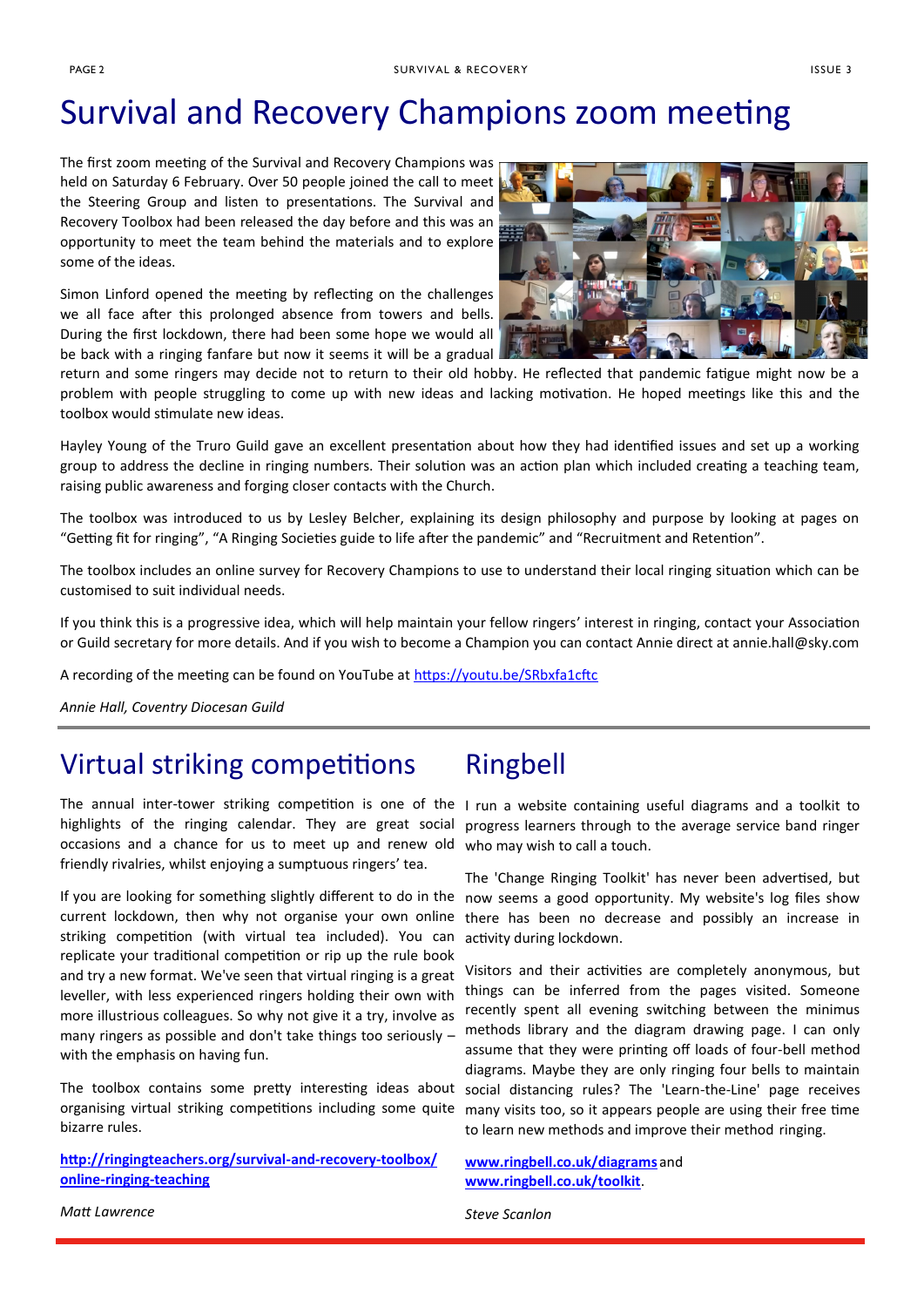### Social survival

It feels like we have been marooned on a desert island and have to make our own fire doesn't it? Post-Covid, with some towers finding themselves perilously close to being empty and others struggling to ring all their bells, trying to survive is not too far from the truth. Thankfully, we are not short of food or water, but you might be short of ideas on just how to get your tower noticed and build up your band.

#### *Be visible, be active, be bold!*

Start now and use social media to tell your community that you're there and what you are doing. Make it easy for people to find and contact you. Build a basic Facebook page and add its address to any email or message you send.

Share whatever you're doing with your local village/town, community or church Facebook groups – photos and short videos always get noticed. Remember to make your posts fun, interesting, quirky or intriguing. Think before you post – will this make people want to join our gang? Support others by liking their posts and they will like you back. The more that happens the more people you'll reach.

You can find out more about PR and social media on the 'Engaging with your local community page' of the Toolbox

**[http://ringingteachers.org/survival](http://ringingteachers.org/survival-and-recovery-toolbox/successful-pr)-and-recovery-toolbox/ [successful](http://ringingteachers.org/survival-and-recovery-toolbox/successful-pr)-pr**

*Deborah Margason-Baker, Crondall*

### Strictly basic

When the first lockdown confined us to barracks, a small group of us had just celebrated our first anniversary as ringers having started ringing on 6 February 2019! It felt like the rug had been pulled out from beneath my feet.

After a few months, I was poking about on Facebook and found the Learning the Ropes Facebook group. Chris de Cordova was going to start an online 'Strictly Basic' ringing group for anyone, no matter how little ringing experience we had. The idea was to explain how the new technology worked and give us new ringers a place to feel safe. I had toyed with joining other online ringing, but had decided it was too scary, so this appeared a perfect introduction.

Now we are on lockdown number three. I have not seen the inside of a bell tower for 10 months, but Friday nights have become a regular Strictly Basic ringing night. You never know who will be there, but there is normally a good turnout. We ring anything from rounds and jump changes, Kaleidoscope ringing to Plain Hunt. On occasion we attempt a course of Plain Bob Doubles, depending on who is there.

No one complains if you can't get your camera working – I know you all prefer to look at the picture of my dog than to see me! And we have all been through trying to work out how to get two pages open on the screen at the same time. Like all ringing, the aim is for flawlessness in all we do, and this includes plenty of chatting and laughter, whatever happens. Chris is exceptionally good at suggesting we speed up or try to get closer to each other, or reminding us it's our turn to ring at just the right moment. All this gentle cajoling and laughing reminded me there is more to ringing than just a tower. I realised it's the people that make bell ringing fun.

We can all still learn and help others whatever our experience levels are and whatever journey we are taking, and we can still do it without a bricks-and-mortar tower!

So, despite not ringing a real bell for nearly a year, I now firmly believe I could ring Plain Hunt on any bell in a tower if given half a chance. And I know I can ring a variety of things in Ringing Room, given a line to follow and some good back up. My place counting has improved from not really understanding what it was, to plain hunting without having to count out loud or use my fingers. Fortunately, all the bells weigh the same, so there is no need to hide on the lighter bells. This allows a newbie to become a master at bonging behind even in a 12-bell tower. All from the warmth and safety of your own home.

I'm really grateful for the help and support of all the new friends I have made across the country, mainly because of Chris and her Strictly Basic ringing night. On the back of the confidence that this has afforded me, I have started a regular session in the Ringing Room for other members of my band. I have almost plucked up the courage to join some other towers ringing sessions as there is always something happening somewhere. Just pop into the Ringing Room Take -Hold Lounge on Facebook and see what tickles your fancy…

Clearly there are many advantages to using the Ringing Room and all the new amazing online technology during a global pandemic, but the main one is no one can hear you clash your bells outside of the virtual tower and like they say in the film "What happens in the Ringing Room stays in the Ringing Room!" So I, for one, hope the Ringing Room remains a go-to teaching and training aid even after we can go back and ring normally. If you have never tried it and want to give it a go, then head for "Strictly Basic" Friday Nights, I'll unlock the tower and put the heating on for you, but bring your own tea.

*Claire Whiting*